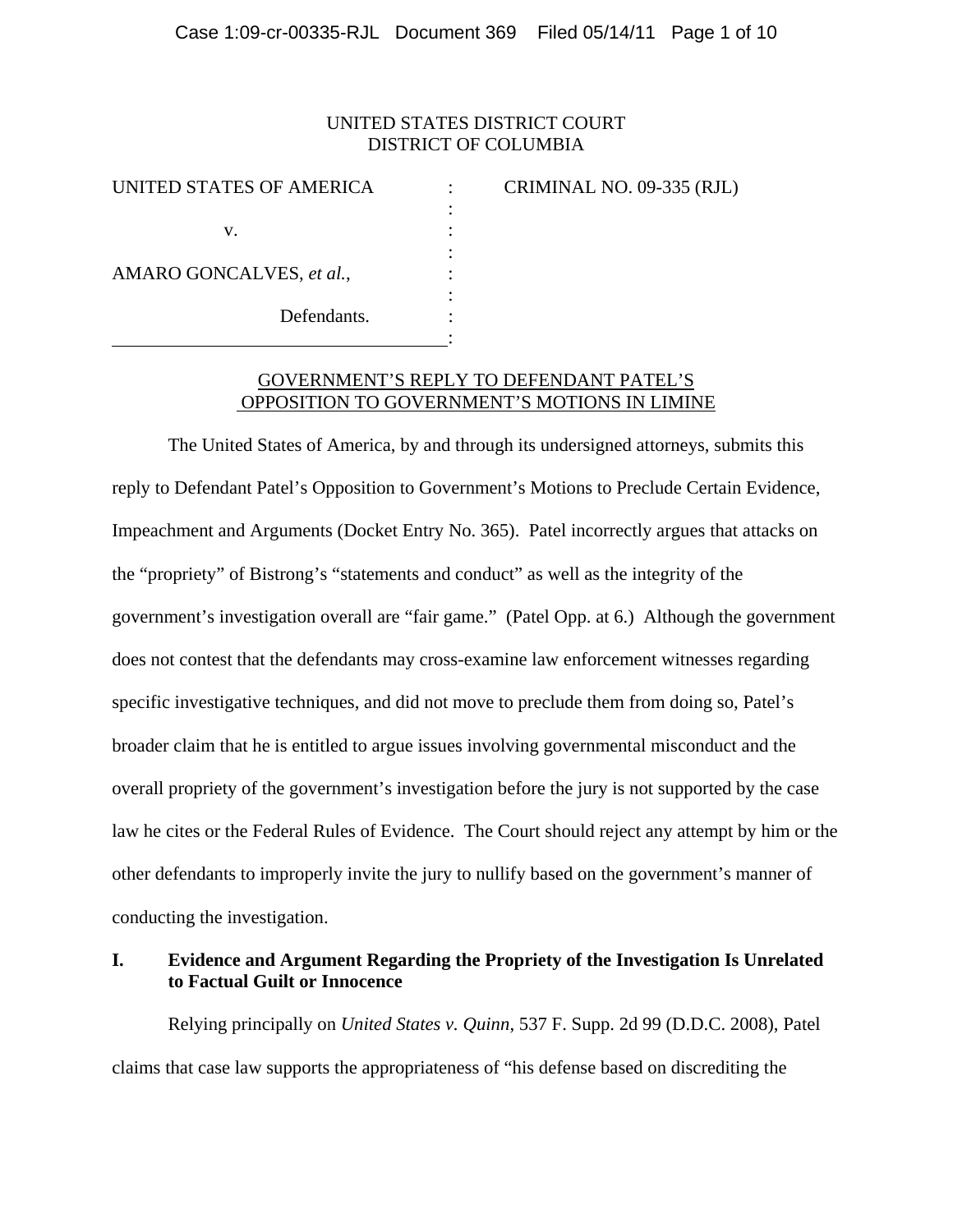#### Case 1:09-cr-00335-RJL Document 369 Filed 05/14/11 Page 2 of 10

government's investigation and proving its lack of good faith." (Patel Opp. at 7.) He is incorrect. *Quinn*, and the cases it cites, involved facts and circumstances markedly different from those present here and do not support Patel's thinly veiled attempt to present a defense aimed at jury nullification, as the Court recognized when Patel described his intended defense.

In *Quinn*, the defendant sought a new trial based on the government's suppression of material evidence, in violation of *Brady v. Maryland*, 373 U.S. 83 (1963). The court granted the motion, finding that the government had suppressed *Brady* evidence by failing to disclose that it had developed serious doubts about the veracity of a key piece of inculpatory evidence against the defendant—statements by the defendant's supervisor, in which he asserted that he had told the defendant that indirect shipments to Iran were illegal, in a case where the "primary contested issue at trial was going to be whether [the defendant] knew that indirect shipments to Iran were illegal." *Quinn*, 527 F. Supp. 2d at 105. The district court found that the suppression of this evidence was prejudicial because the defendant was prevented from impeaching the testimony of the law enforcement agent who had relied on the supervisor's misstatements to initiate the investigation of the defendant, who was the only witness to the defendant's alleged false statements regarding his conduct. *Id.* at 114.

The court found that had the defendant been provided with the suppressed information, he might have been able to cross-examine the law enforcement agent to elicit that the defendant's supervisor had not, in fact, told the defendant that it was illegal to ship goods indirectly to Iran and instead, had instructed the defendant to do so. *Id.* This testimony would have been directly relevant to an element of the offense with which the defendant was charged the defendant's knowledge of the illegality of his conduct. The defendant would also have been

2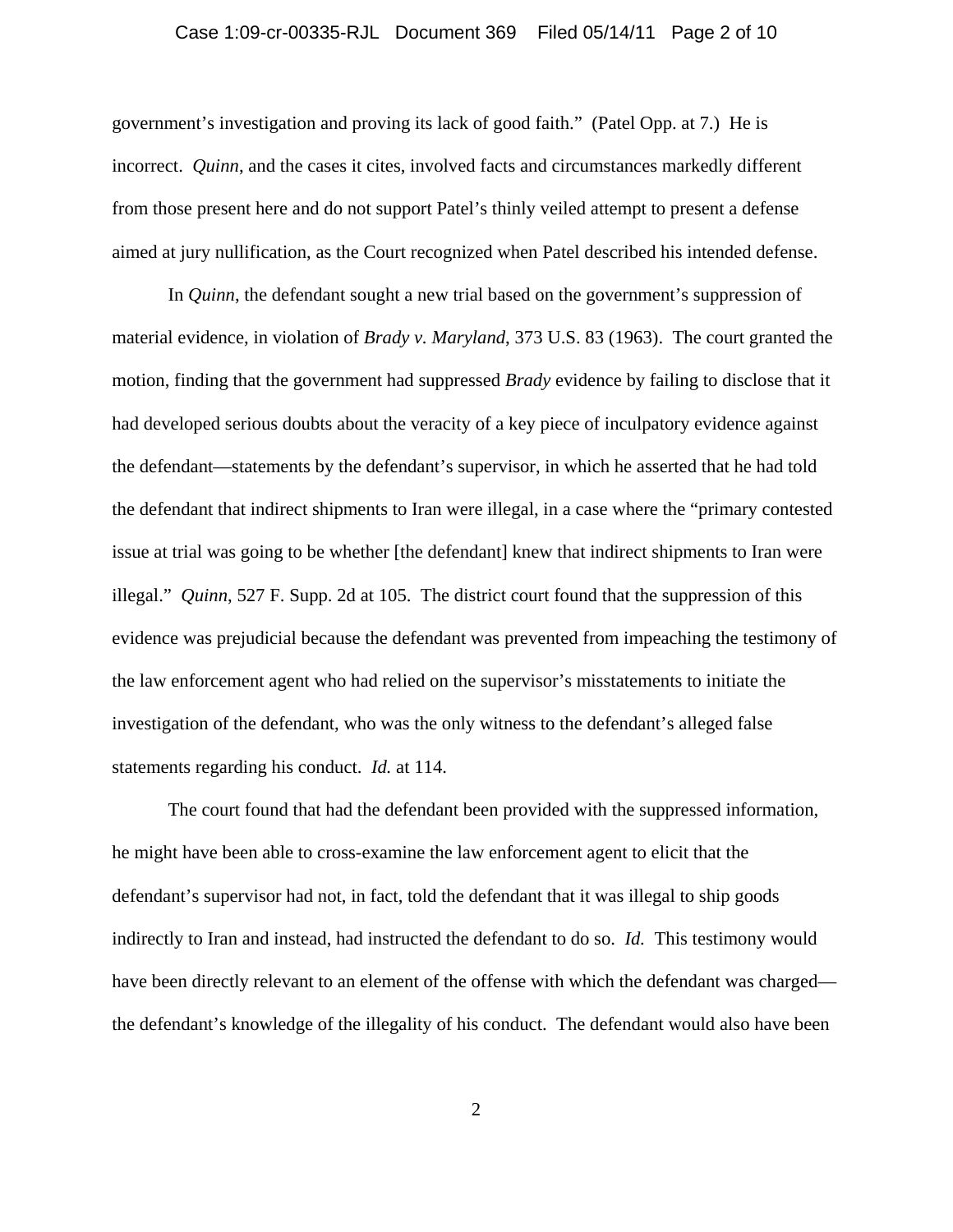#### Case 1:09-cr-00335-RJL Document 369 Filed 05/14/11 Page 3 of 10

able to use the agent's admissions on cross-examination to call into doubt the credibility of the agent's testimony regarding the defendant's alleged false statements regarding his conduct. Indeed, unlike in this case where the defendants' statements are captured on audio and video recordings, in *Quinn*, the defendant's "alleged [inculpatory] statements were not recorded, and the jury had nothing to rely on other than [the case agent's] testimony." *Id.* The suppressed evidence, which cast doubt on the credibility of the agent's testimony, would thus have had a direct bearing on the jury's determination of whether the defendant actually made those statements. *Id.*

The facts of this case bear little resemblance to those in *Quinn.* Nor are the facts similar to the cases cited by *Quinn* and noted in Patel's motion. *See Bowen v. Maynard*, 799 F.2d 593 (10th Cir. 1986) (suppression of evidence that cast doubt on the defendant's guilt necessitated the invalidation of his convictions); *Lindsey v. King*, 769 F.2d 1034 (5th Cir. 1985) (suppression of evidence calling into question key witness's identification of defendant in case involving misidentification defense required vacating defendant's conviction).<sup>1</sup> Indeed, the Court here is not faced with a situation where the defendants seek to call into question the integrity of the government's investigation because the government ignored, failed to fully investigate, or

 $\overline{a}$ 

<sup>&</sup>lt;sup>1</sup> *Holmes v. South Carolina*, 547 U.S. 319 (2006), also does not support the defendant's argument. (Patel Opp. at 8.) In *Holmes*, as Patel notes, the court explained that a criminal defendant's constitutional right to have "a meaningful opportunity to present a complete defense" is "abridged by evidence rules that infringe upon a weighty interest of the accused and are arbitrary or disproportionate to the purposes they are designed to serve." *Id.* at 324 (internal quotation marks and citations omitted). The *Holmes* court then cited four cases involving state evidence rules that resulted in the exclusion of critical defense evidence, including, in one instance, another individual's confession to the crime with which defendant was charged, as examples of such "arbitrary" rules. *Id*. at 325. Far from supporting Patel's claims that he should have license to argue general government misconduct before the jury, *Holmes* and the cases it cites demonstrate that this case is not one of the rare instances in which a defendant's constitutional rights will be violated if the case is tried in a manner consistent with the requirements of the Federal Rules of Evidence.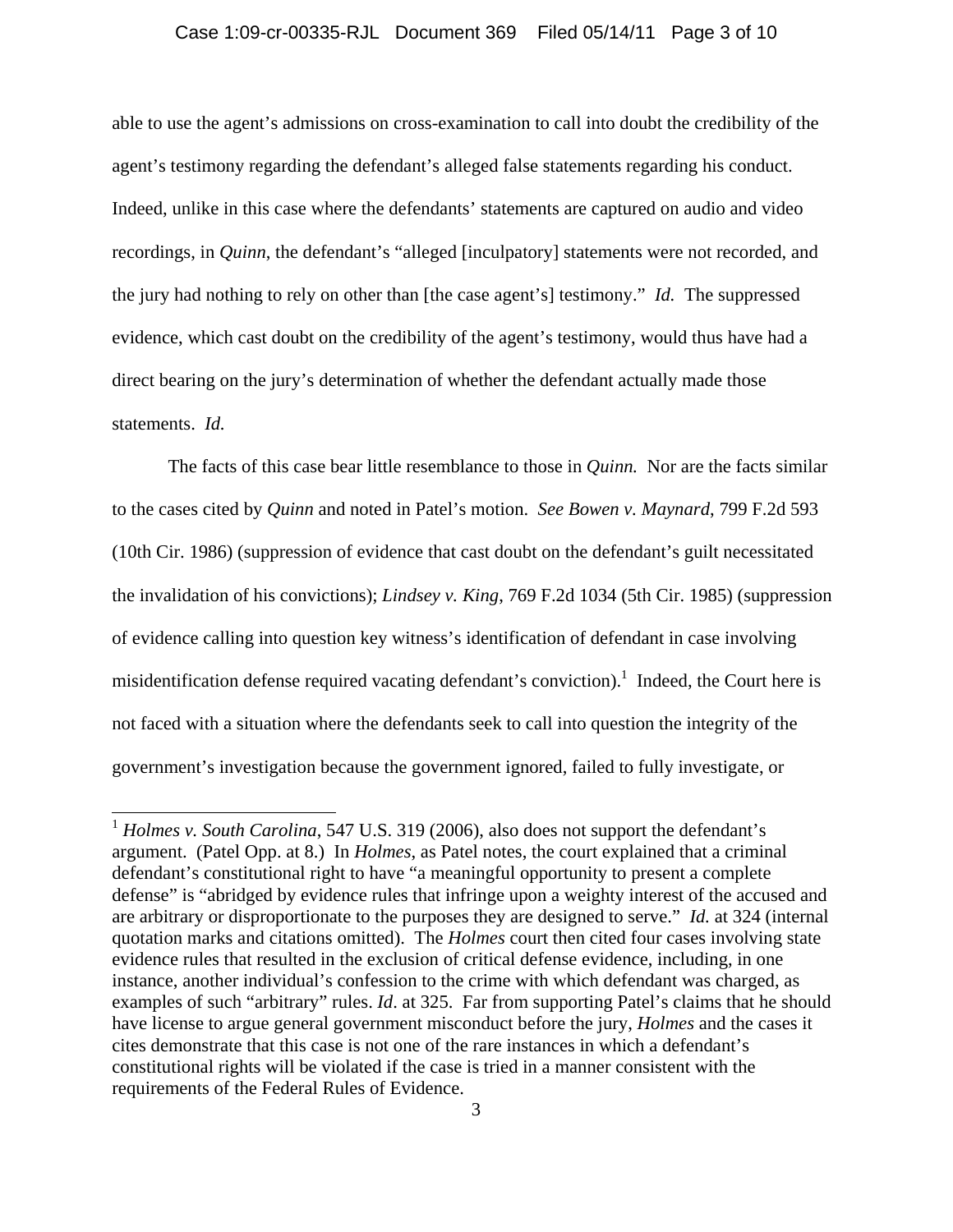#### Case 1:09-cr-00335-RJL Document 369 Filed 05/14/11 Page 4 of 10

suppressed evidence that suggested that the defendant did not commit the charged crimes. Instead, here, the defendants seek to argue that, by allegedly violating its own internal rules, utilizing a cooperating witness, and failing to record all conversations between Richard Bistrong and the defendants or among the FBI agents and Bistrong, the government's actions were so outrageous that the jury should not reward the government by convicting them. The defendants' proposed argument does not relate to any of the elements of the charged crimes—instead, it is aimed solely at jury nullification.

This case is thus far more analogous to *United States v. McLain*, a tape case in which the district court properly precluded defendants from improperly arguing or introducing evidence regarding government misconduct, including evidence of the government's "intent." *See United States v. Finley et al.*, 708 F. Supp. 906, 913-14 (N.D. Ill. Feb. 28, 1989) [hereinafter *Finley I*]; *United States v. Finley et al.*, Nos. 87 CR 364-1, 87 CR 364-2, and 87 CR 364-3, 1989 WL 51131, at \*8 (N.D. Ill. May 3, 1989) [hereinafter *Finley II*]. That case, like this one, involved a government cooperator who participated in numerous consensual recordings as part of an FBI corruption investigation. The cooperator, Michael Burnett, participated in "thousands of hours" of recorded conversations, which formed the basis for the prosecution of nine defendants, including Clarence McClain and Morgan Finley. *See McClain*, 934 F.2d 822, 823-34 (7th Cir. 1991) (affirming in part and reversing in part, on other grounds, defendant McLain's conviction). Given these similarities, it is notable that prior to trial, the district court ruled that defendants should not be permitted to present argument or evidence "impugning the nature of the government's investigation and its use of Michael Burnett," and "from arguing or presenting evidence which is not relevant to defendants' guilt but is designed only to persuade the jury that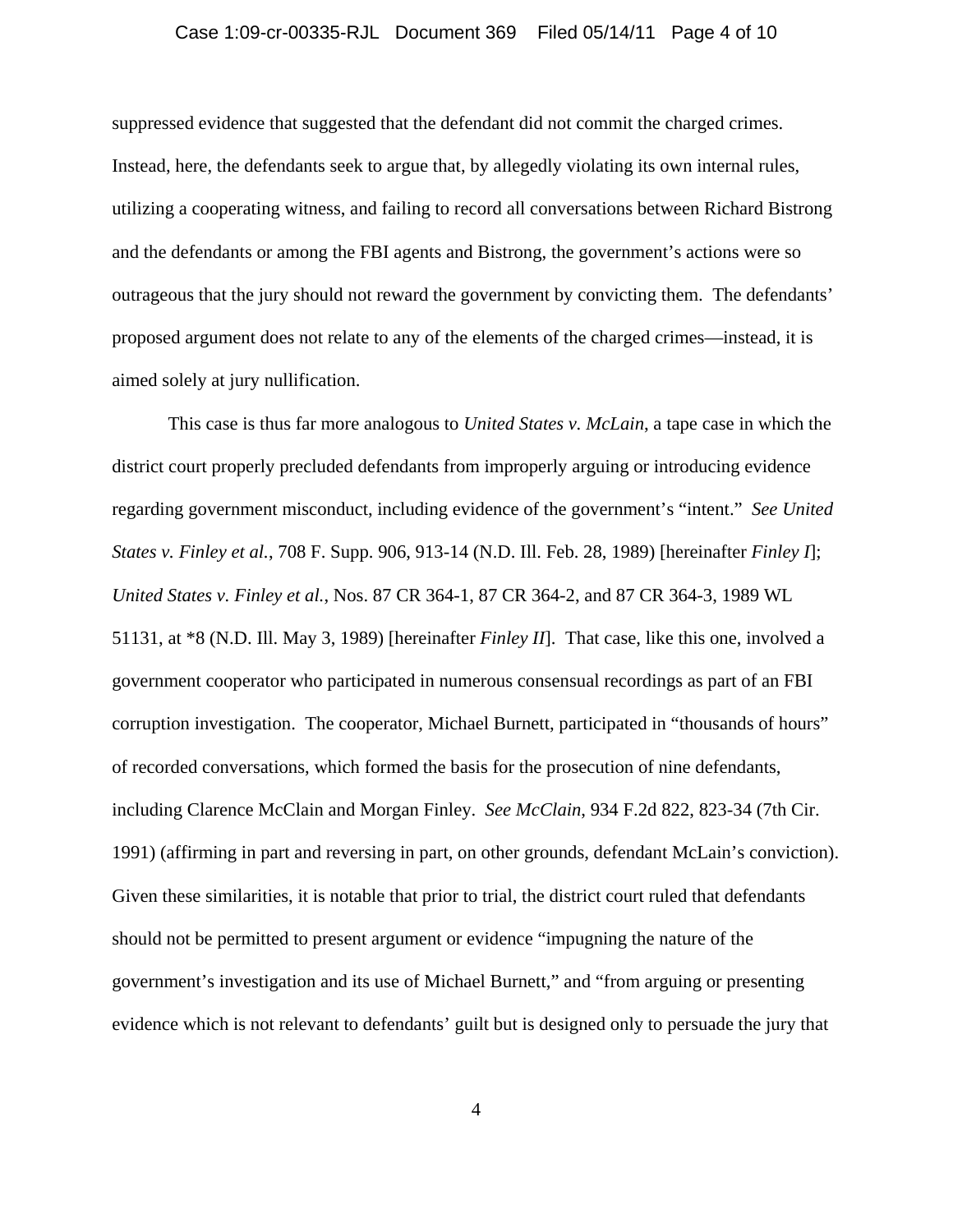defendants should be acquitted because the government engaged in misconduct during its investigation." *Finley I*, 708 F. Supp. at 913-14. The court also rejected the defendants' arguments that evidence of or questioning regarding "government intent" was relevant to their defense, and specifically to the credibility of the government agents who would testify:

The intent of the government agents or the government informant who gathered evidence in this case simply does not bear on the issues of whether the defendants are guilty of the crimes charged in the indictment. Furthermore, to the extent defendants wish to allege governmental misconduct, this is a question of law to be determined by the Court rather than presented to the jury. The court has already rejected defendants' motions to dismiss the indictment in this case for reasons of governmental misconduct.

*Finley II*, 1989 WL 51131, at \*8-9.<sup>2</sup>

 $\overline{a}$ 

 Other courts have similarly held that claims relating to alleged governmental misconduct in an investigation or the institution of a prosecution are matters of law to be resolved by the Court, rather than the jury, because they are "unrelated to factual innocence of the crime charged." *United States v. Regan*, 103 F.3d 1072, 1082 (2d Cir. 1997); *see also United States v. Demosthene*, 334 F. Supp. 2d 378, 380 (S.D.N.Y. 2004). In *Regan*, the court of appeals affirmed the district court's exclusion of defendant's evidence of alleged improprieties in the government investigation, because the claim was "ultimately separate from the issue of his factual guilt." *Regan*, 103 F.3d at 1082 (citing *United States v. Cuervelo*, 949 F.2d 559 (2d Cir. 1991)). In *Demosthene*, the district court explained that although the defendant could properly impeach the veracity of any government witness, the defendant "*may not argue before the jury issues relating* 

 $2^2$  The district court also noted that even if the defendants had sought to present an entrapment defense—which the Court in this case has advised would first require defendants to proffer sufficient evidence of inducement—any evidence of government intent remained irrelevant and would not be permitted at trial. *Finley II*, 1989 WL 51131, at \*9. *See also United States v. Makhlouta*, 790 F.2d 1400, 1402 (9th Cir. 1986) ("[U]nder the law of entrapment, it is not the state of mind of the government agent that is important; it is the predisposition of the defendant to commit the offense that counts.") (internal citations and quotations omitted).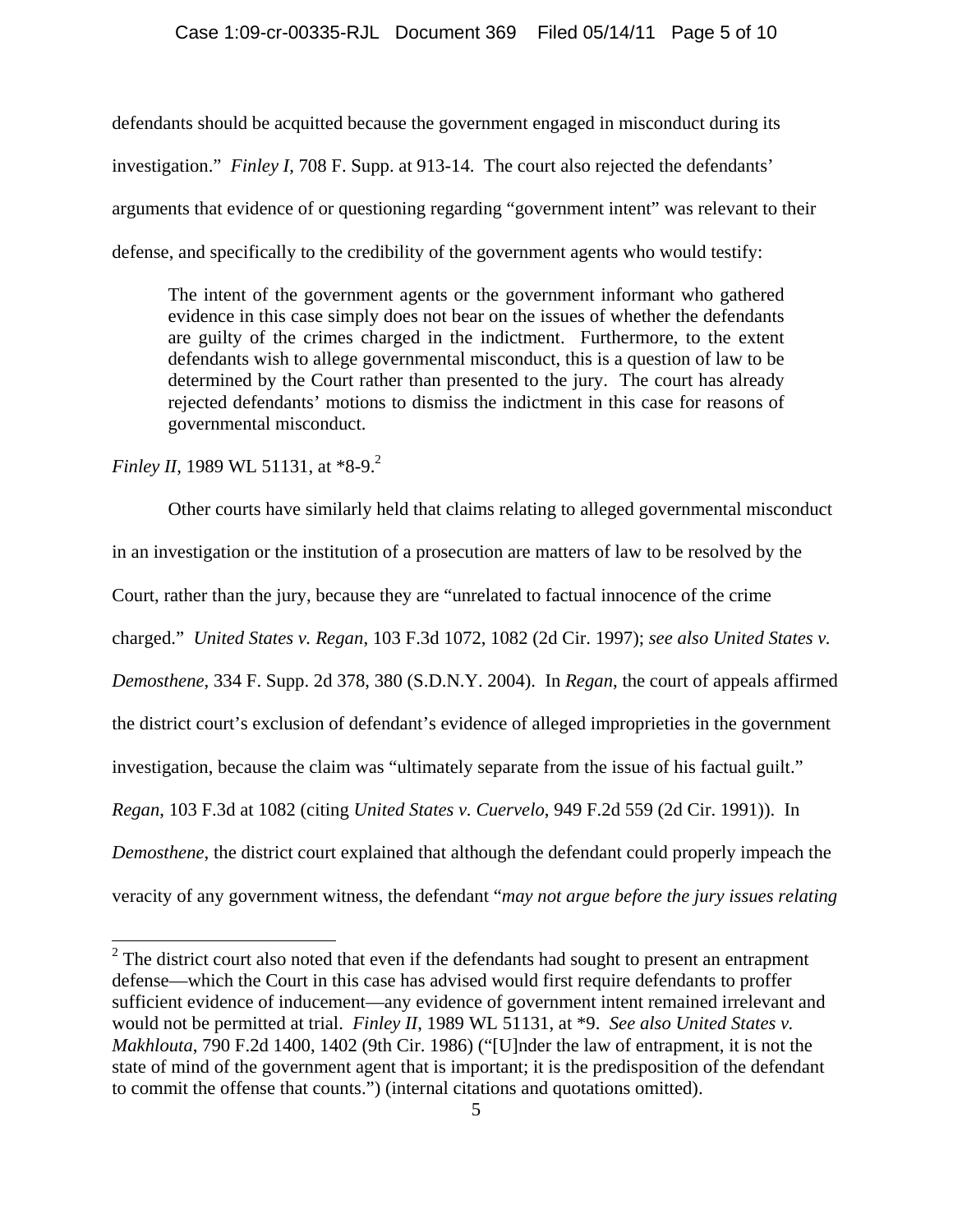#### Case 1:09-cr-00335-RJL Document 369 Filed 05/14/11 Page 6 of 10

*to the overall propriety of the Government's investigation in this case*." *Demosthene*, 334 F. Supp. 2d at 380 (emphasis added). Moreover, the court rejected "any attempt by [the defendant] to dissect an individual law enforcement agent's state of mind during the course of the investigation, or to belabor the details of the investigation's chronological development," as irrelevant to the central question of [the defendant]'s guilt or innocence" and held such evidence inadmissible. *Id.* (citing *United States v. Reyes*, 18 F.3d 65, 71 (2d Cir. 1994)). As *Demosthene*  and these cases demonstrate, restricting the defendant from offering improper argument regarding the "overall propriety of the Government's investigation" is entirely appropriate and will avoid introducing issues that have no bearing on the "central question" of the defendants' guilt or innocence.<sup>3</sup>

#### **II. The Credibility of a Non-Testifying Cooperating Witness Is Not at Issue**

 As set forth in the Government's Motion In Limine To Preclude Improper Impeachment of Non-Testifying Cooperating Witnesses (Docket Entry No. 356), the credibility of a nontestifying witness, who is not otherwise a declarant for purposes of Rule 806 of the Federal Rules of Evidence, is simply not at issue. *See, e.g.*, *United States v. Williams*, 954 F.2d 668, 672 (11th Cir. 1992) ("The law is clearly established that one may not introduce evidence to impeach a witness who does not testify.").

 Notwithstanding defendant's claims to the contrary, *see* Patel Opp. at 7, this conclusion is not altered or affected by the role that Bistrong played in the undercover operation. In *United* 

 $\overline{a}$ 

<sup>&</sup>lt;sup>3</sup> By taking the Court's comments from the February 4, 2011 hearing out of context, Patel also claims that the Court has already ruled that the defendants may introduce evidence and make arguments concerning government misconduct. (Patel Opp. at 12.) But the Court's statements suggesting that defendants would be able to argue government misconduct to the jury, were preceded by the following phrase—"should the evidence unfold in such a way that demonstrates bad faith . . . calculated to prejudice the Defendants." Feb. 4, 2011 Tr. at 63. As the Court has previously indicated, defendants have yet to make any showing of bad faith.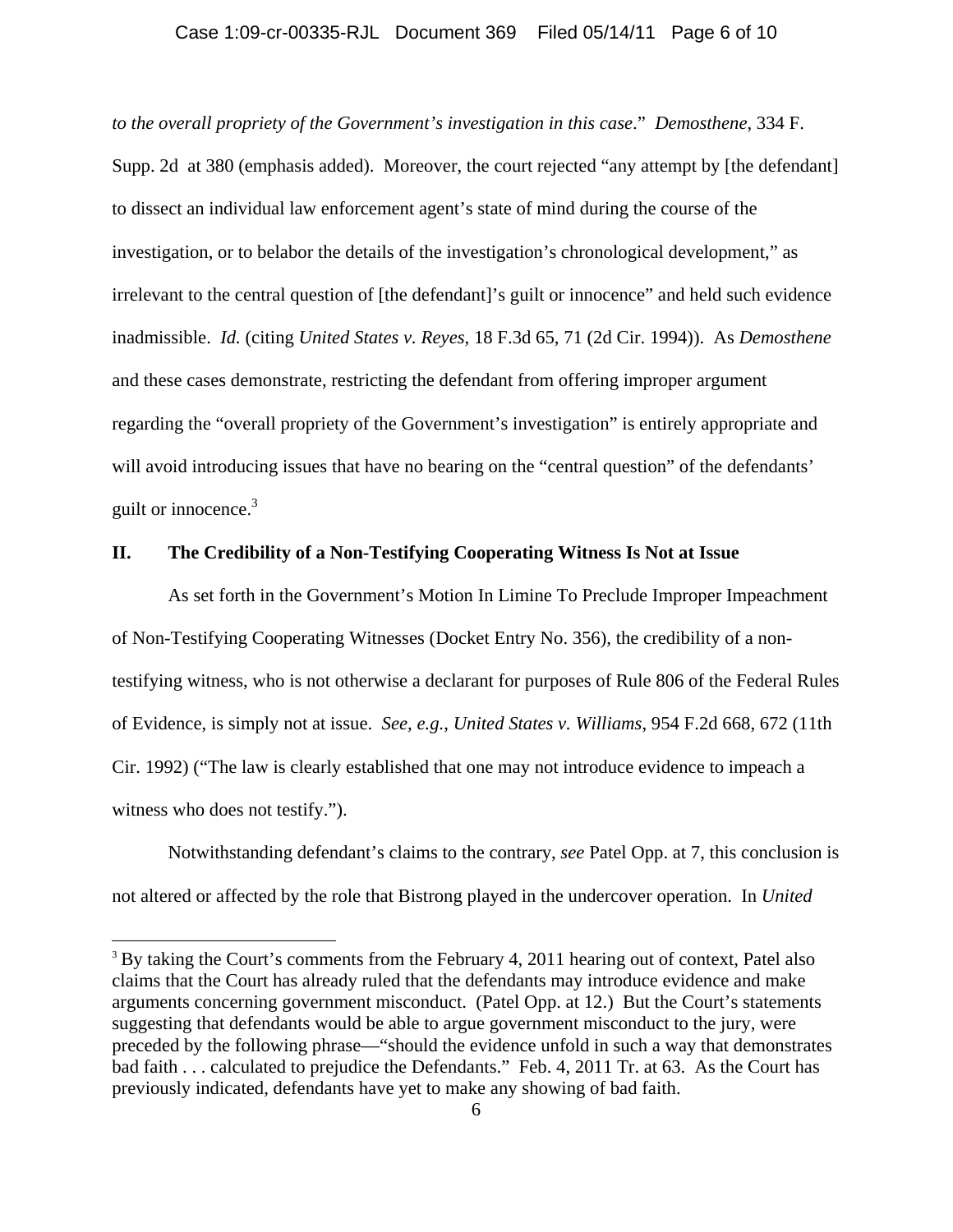*States v. McClain*, discussed *supra*, after the government decided not to call the main cooperating witness, the defendants sought to introduce impeachment evidence against him under numerous theories, including that his statements on the tapes were being offered for their truth and that impeachment was thus appropriate under Rule 806. The district court ruled that the admission of the tapes was no basis for impeaching the non-testifying informant. *See Finley II*, 708 F. Supp. at 908-911.

 Moreover, if the defendants seek to call Bistrong in their case, the Court may and should properly restrict the scope of the questioning. *See United States v. Hall*, 613 F.3d 249, 256-57 (D.C. Cir. 2010) (quoting *United States v. Hemphill*, 514 F.3d 1350, 1360 (D.C. Cir. 2008) ("[T]he trial court 'may prevent questioning that does not meet the basic requirement of relevancy, as well as other factors affecting admissibility.'")). In *McClain*, while the district court permitted the defendant to call the cooperating witness "for questioning regarding the taped conversations and even . . . to impeach the informant with specific prior inconsistent statements should such contradictions in the testimony appear,"<sup>4</sup> the court denied a request strikingly similar to that which Patel makes here, rejecting "the defendant's request to impeach [him] on collateral matters, given that his comments on the taped conversations were not admissible for their truth." *McClain*, 934 F.2d at 832-33. The Seventh Circuit upheld all of these evidentiary rulings,

 $\overline{a}$ 

<sup>&</sup>lt;sup>4</sup> In his pleading, Patel incorrectly states that the government "seeks to preclude defendants from impeaching trial witnesses with out-of-court statements." (Patel Opp. at 2). That assertion is false. The government's motion seeking to preclude defendants from improperly offering outof-court statements (Docket Entry No. No. 354) explained that defendants could appropriately seek to *introduce* certain recordings *in evidence* under Rule 801(d)(1)(B) of the Federal Rules of Evidence as prior consistent statements, provided that the threshold requirements of that rule were met. The government has never asserted, and did not do so in its motion, that defendants would not be entitled to *impeach* the government's witnesses with their own statements on the recordings. Notably, however, "[i]mpeachment evidence is to be used solely for the purpose of impeachment, and it may not be 'employed as a mere subterfuge to get before the jury evidence not otherwise admissible.'" *United States v. Johnson*, 802 F.2d 1459, 1466 (D.C. Cir. 1986) (citations omitted).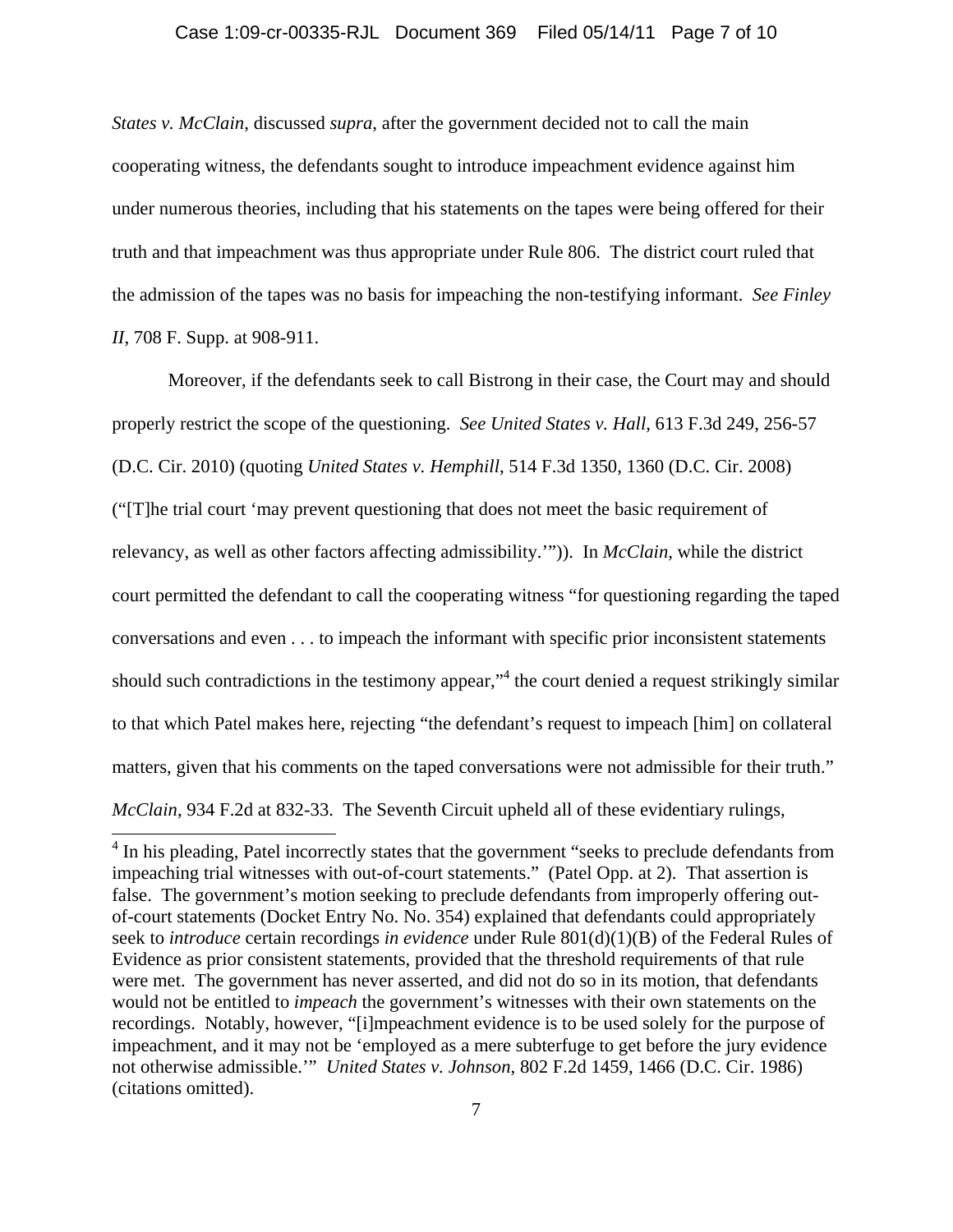#### Case 1:09-cr-00335-RJL Document 369 Filed 05/14/11 Page 8 of 10

including the district court's restrictions on the defense's questioning of the cooperator during its case, "given that [the cooperator's] comments on the tape conversations were not admissible for their truth." *Id.* at 833. *See also United States v. Regan*, 103 F.3d 1072, 1082 (2d Cir. 1997) (finding that the district court properly prevented defendant from introducing evidence to impeach the credibility of non-testifying government informants whose statements were offered simply as "background evidence"). *Id.* at 1082-83; *see also id.* at 1083 ("We have previously made clear that a district court need not allow impeachment of even a 'central figure' whose outof-court statements were not admitting for their truth.") (citation omitted).

Notably, the Seventh Circuit in *McLain* squarely rejected an additional argument also raised by defendant here: that Bistrong's statements on the recordings implicate the Sixth Amendment. (Patel Opp. at 9-10). The Seventh Circuit emphasized that an appropriate limiting instruction, in which the court explained to the jury that the informant's statements on the tapes should only by considered for the context they provided "as to what the listener says, does, or believes in response to them," erased any Confrontation Clause concerns:

McClain complains that denying him the opportunity to impeach Burnett violated his sixth amendment right to confront the witnesses against him and conflicted with Federal Rules of Evidence 607 and 806. A claim on all fours with McClain's sixth amendment claim has previously been rejected by this court in *United States v. Davis*, 890 F.2d 1373, 1379-80, a case not only analogous to this one but arising from the same corruption scandal. Davis, a Chicago alderman who allegedly accepted SRS bribes for helping secure the same parking contract, likewise protested that his sixth amendment rights were abridged when the judge refused him the right to impeach Burnett on cross. As in this case, Burnett was never called by the government, but his statements saturated the taped conversations with Davis. We held in *Davis* that the same limiting instruction as given here eliminated Burnett as a "witness" against the defendant. Hence no sixth amendment right to cross-examine applied.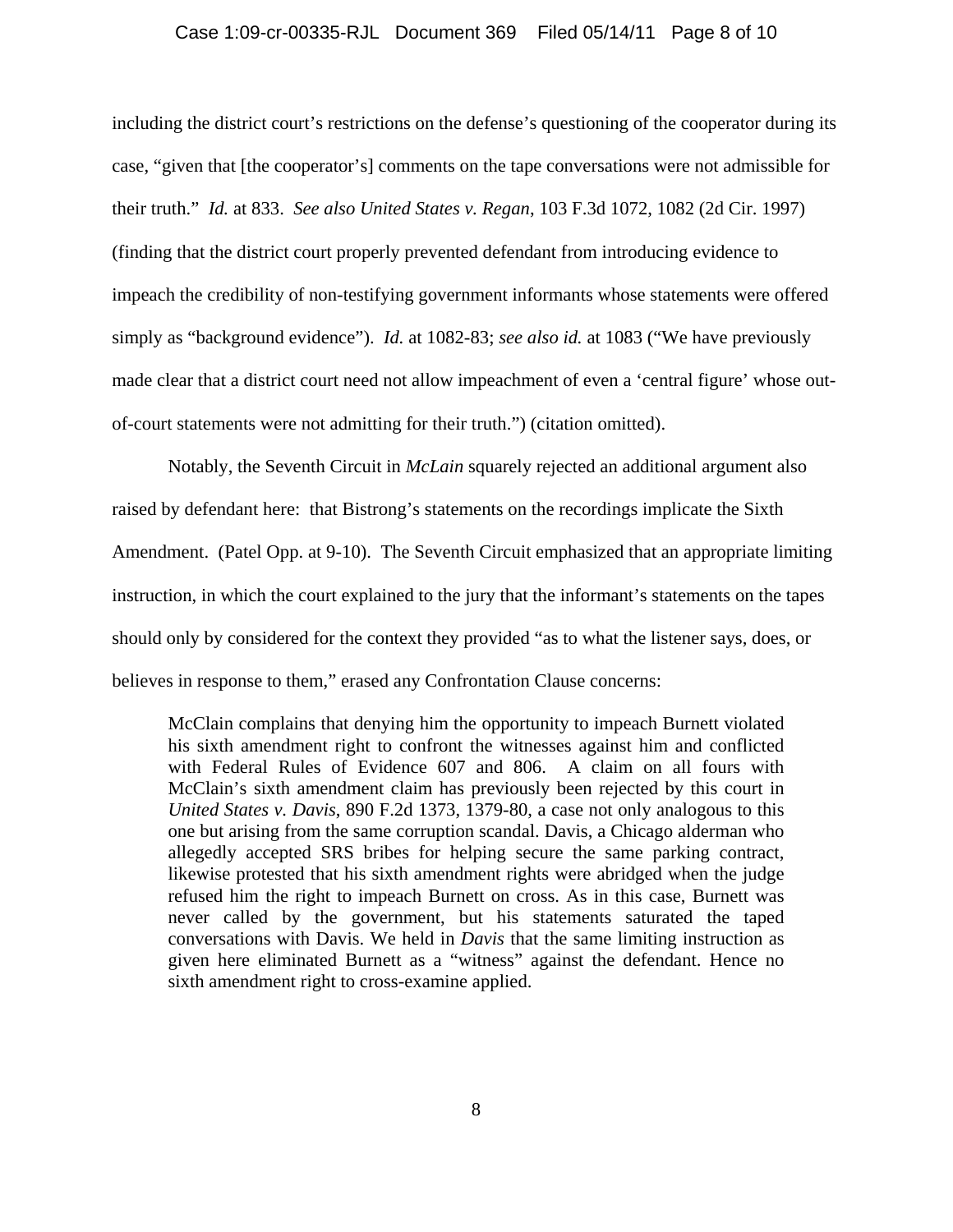*McClain*, 934 F.3d at 832. *See also United States v. Jordan*, 810 F.2d 262, 264 (D.C. Cir. 1987) (informant's statements "were not hearsay; they were admitted not for their truth, but 'to make [appellant's] responses intelligible to the jury and recognizable as admissions.' . . . There having been no reason to test [the informant's] credibility, the introduction of his side of the conversations violated neither the hearsay rule nor appellant's sixth amendment right of confrontation."); *United States v. White*, No. 88-3073, 88-3083, 1990 WL 42213, at \*2 n.2 (D.C. Cir. Apr. 4, 1990) ("Confrontation clause cases stressing the importance of cross-examination of government informants paid on contingency are inapposite when, as in this case, the informant does not testify. . . . If an informant does not testify, impeachment evidence has no value.").

 Finally, defendant's argument that Bistrong's statements constitute admissions of a partyopponent is not only incorrect but conveys a seriously misleading and selective impression of the law on this issue. Defendants cite only one case in support of the assertion that Bistrong's statements are party admissions, *United States v. Branham*, 97 F.3d 835 (6th Cir. 1996), even failing to identify the circuit from which the case originates. Notably, the *Branham* case—cited by the government in its motion, *see* Docket Entry No. 354, at 7, stands against the overwhelming weight of authority on this issue, which establishes that "the out-of-court statements of a government informant are not admissible in a criminal trial pursuant to Rule 801(d)(2)(D) as admissions by the agent of a party opponent." *United States v. Yildiz*, 355 F.3d 80, 82 (2d Cir. 2004). *See also United States v. Garza*, 448 F.3d 294, 198-99 & n.14-15 (5th Cir. 2006); *United States v. Arroyo*, 406 F.3d 811, 888 (7th Cir. 2005); *United States v. Prevatte*, 16 F.3d 767, 779 n.9 (7th Cir. 1994); *Lippay v. Christos*, 996 F.2d 1490, 1497-98 (3d Cir. 1993).

9